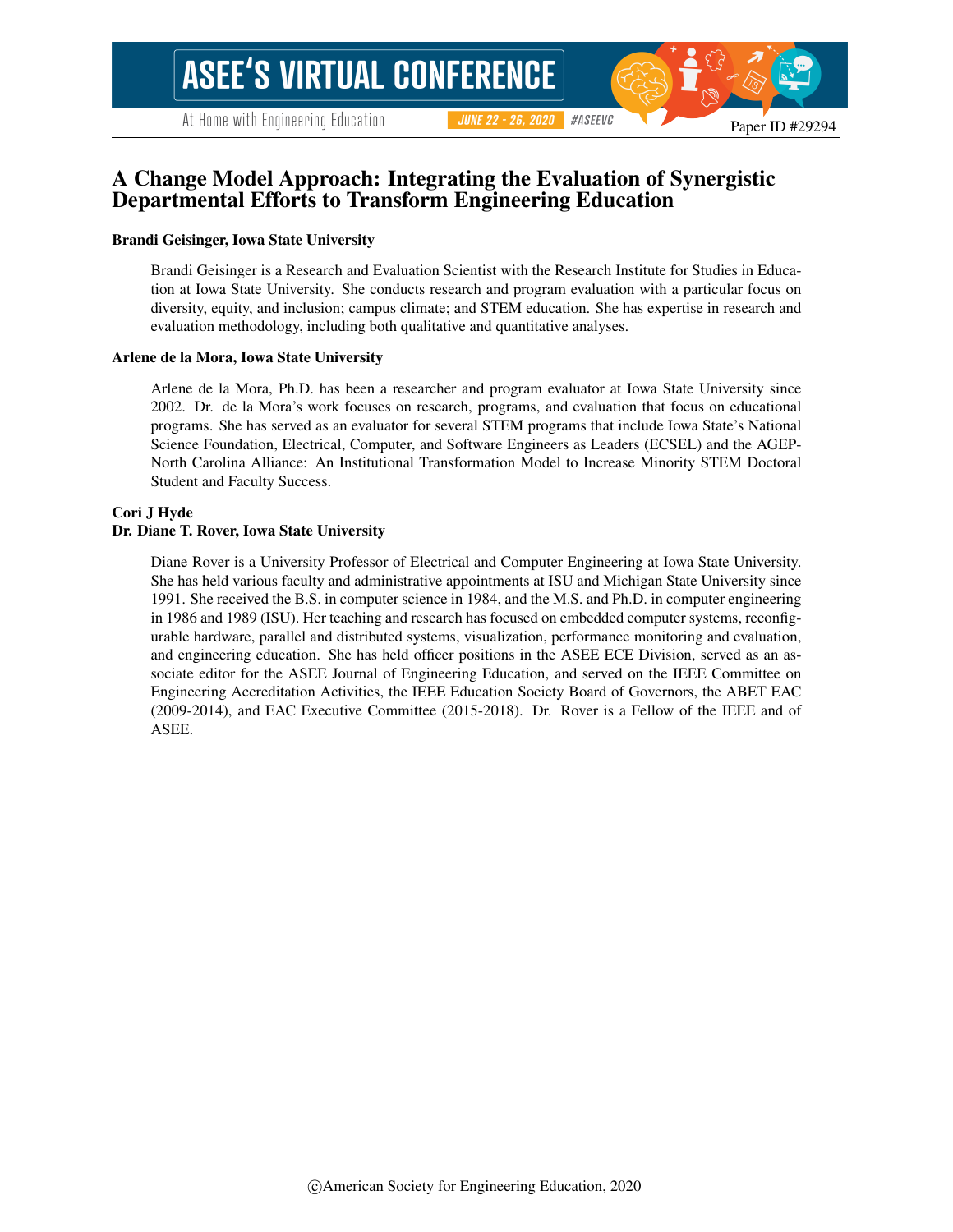# **A Change Model Approach: Integrating the Evaluation of Synergistic Departmental Efforts to Transform Engineering Education**

# Abstract

The Department of Electrical and Computer Engineering at a large Midwestern University is seeking to enhance undergraduate engineering education through a combination of programmatic efforts to create departmental change. Three distinct programs aim to transform ECE education through collaborative course design, enhancements to the department climate, and increases in the opportunities for underrepresented undergraduate engineering students. Due to the integrative and corresponding programmatic goals, it was vital to develop a unified evaluation in line with the program evaluation standards (Yarbrough, Shulha, Hopson, & Caruthers, 2011). Further, the interaction of multiple programs necessitated evaluating goal attainment at both the programmatic and departmental levels to determine not only the effects of individual programs but also to examine the broader effect of the interaction of multiple ongoing programmatic efforts to enhance engineering education.

To facilitate this process, program team members developed comprehensive lists of ongoing activities designed to create change in the department within each program. Evaluators worked with the program teams to thematically analyze and cluster activities into similar groups. To understand how each cluster of activities was positioned to create departmental change and revolutionize engineering education, the evaluators and team members then attempted to identify how each cluster of activities worked as change strategies within the model by Henderson, Beach, and Finkelstein (2011). Thus, evaluators were able to identify over twenty distinct clusters of change activities working as change strategies within the four pillars of the change model: Curriculum and pedagogy, reflective teachers, policy, and shared vision. Positioning activities within this model allowed the evaluators and team members to 1) Better understand the broad scope of departmental activities and change strategies, 2) Identify strengths and challenges associated with their current efforts to transform engineering education within the department, and 3) Develop and integrate ongoing evaluation efforts to further understand both the programmatic and interactive effects of having multiple programs designed at facilitating departmental change and enhancing engineering education.

The model for understanding department change and the approaches within that model that are being used to transform ECE education will be presented. We will further explain how the change model approach facilitated evaluating each program and the interactive effects of the combined programmatic efforts within the program evaluation standards of utility, feasibility, propriety, and accuracy (Yarbrough et al., 2011). Specific programmatic and interactive evaluation approaches will be discussed.

This material is based upon work supported by the National Science Foundation (NSF) under award [EEC-](https://www.nsf.gov/awardsearch/showAward?AWD_ID=1623125)[1623125.](https://www.nsf.gov/awardsearch/showAward?AWD_ID=1623125) Any opinions, findings, and conclusions or recommendations expressed in this material are those of the author(s) and do not necessarily reflect the views of the NSF.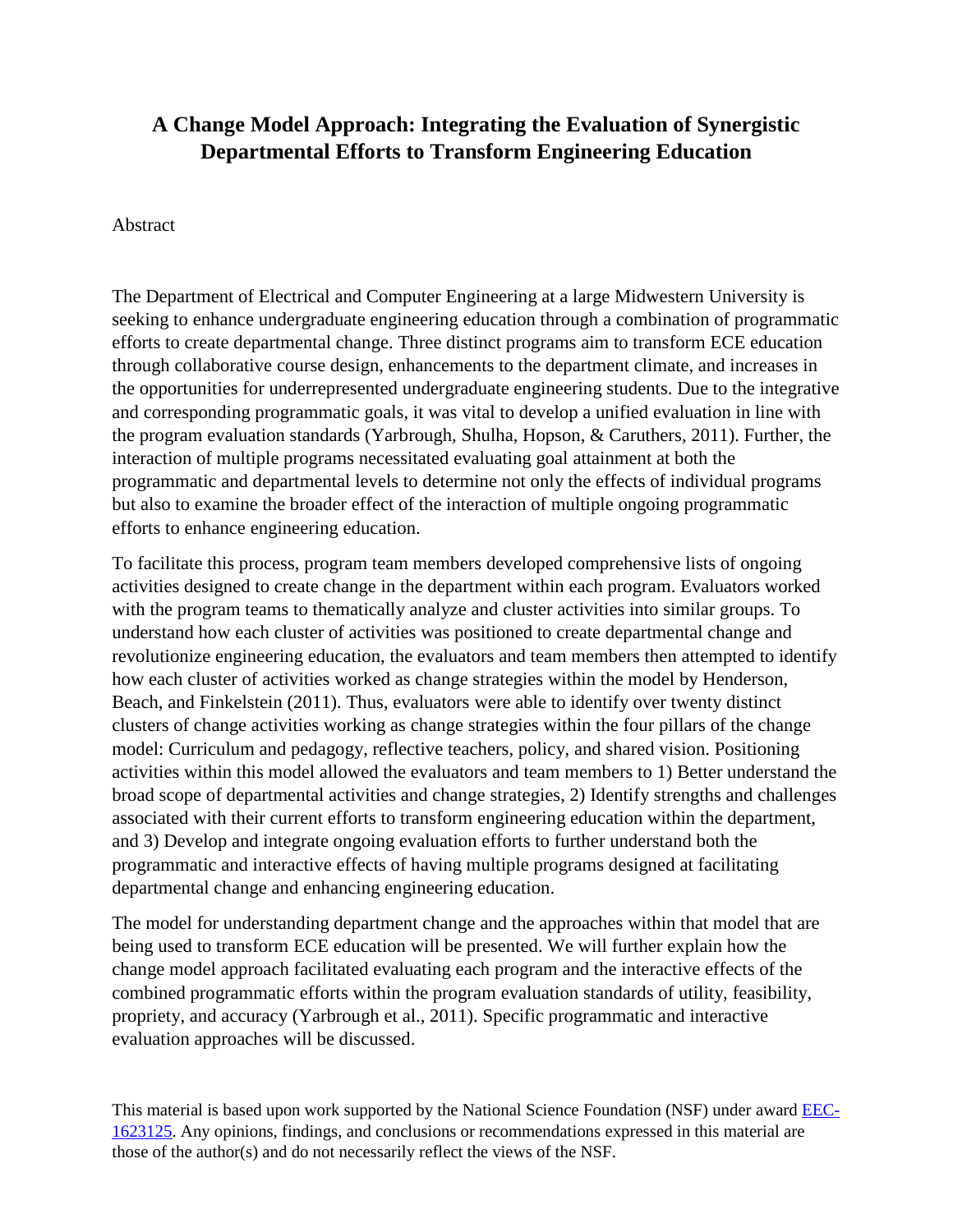# Introduction

Researchers and faculty have long acknowledged the challenges with undergraduate STEM teaching. As such, many engineering departments are striving to shed antiquated policies and revolutionize department structures to enhance departmental climates, improve undergraduate education, heighten student retention, and increase student recruitment (particularly for underrepresented students). However, attempts to improve curricula are often met with limited improvement (Bok, 2006; Geisinger & Raman, 2013). Henderson, Beach, and Finkelstein (2011) noted that a weakness of many efforts to promote change in STEM education is that, "Research communities that study and enact change are largely isolated from one-another," and reported that independent efforts to develop and distribute best-practice curricular activities or make topdown policy changes are not successful change strategies. Similarly, Kezar (2011) and Fairweather (2009) reported that efforts to fund individual faculty's efforts to enhance educational efforts has failed to create comprehensive change. Bok (2006) reported that even faculty curriculum committees often failed to consider either relevant literature or the weaknesses of their undergraduate programs in a manner that facilitated departmental change.

In order to overcome the challenges associated with small-scale, independent efforts to improve undergraduate education, the Department of Electrical and Computer Engineering at a large Midwestern University is seeking to enhance undergraduate engineering education through a combination of programmatic efforts to create comprehensive departmental change. Three distinct programs aim to transform ECE education through collaborative course design, enhancements to the department climate, and increases in opportunities for underrepresented undergraduate engineering students. Independently, formative evaluation efforts have determined that these programs have brought changes to the department curriculum and course structures, departmental interactions and community-building efforts, departmental mentoring efforts, student recruitment, department recruiting efforts, and departmental partnerships with community colleges.

Due to the overlapping nature of the individual program goals and the department's efforts to create broad change, adhering to the Program Evaluation Standards of utility, feasibility, propriety, and accuracy (Yarbrough et al., 2011) necessitated taking a comprehensive evaluation approach. This approach would enable an understanding of not just individual programs, but also allow us to gain an understanding of the ways in which the department was, and was not, changing as a whole.

Researchers have noted the importance of using theory of change to guide educational change efforts. Kezar, Gehrke, and Elrod (2015), for example, reported that academic change agents may have implicit ideas about change shaped by their disciplines, and that these misguided assumptions can lead to significant barriers if they fail to use a robust theory of change to guide efforts to create comprehensive changes.

Using the change model developed by Henderson, Beach, and Finkelstein (2011) allowed an examination of the complex and interacting nature of the change strategies being driven by the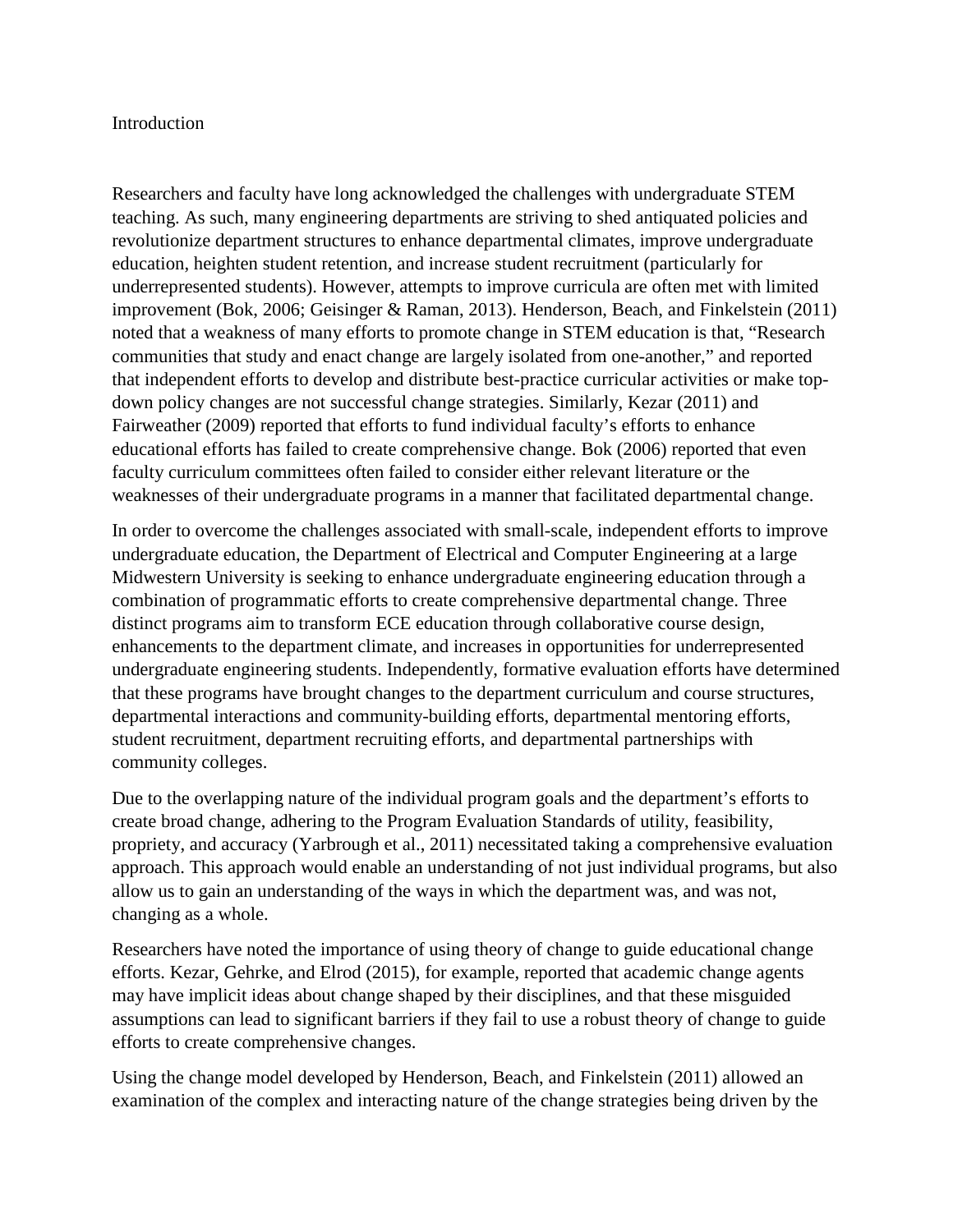department. This model consists of four categories of change strategies: Curriculum and pedagogy, reflective teachers, policy, and shared vision, as illustrated in Figure 1 below. The model is split from top to bottom on a focus on changing individuals (curriculum and pedagogy and reflective teachers) to a focus on changing the environment/structures (policy and shared vision). It is also split from left to right on a prescribed final condition (curriculum and pedagogy and policy) and an emergent final condition (reflective teachers and shared vision).

Using this change model approach to gain a broad overview of the change activities happening in the department would increase the utility and accuracy of the individual program evaluations and enable the department to:

- 1) Better understand the broad scope of departmental activities and change strategies.
- 2) Identify strengths and challenges associated with their current efforts to transform engineering education within the department.
- 3) Develop and integrate ongoing evaluation efforts to further understand both the programmatic and interactive effects of having multiple programs designed at facilitating departmental change and enhancing engineering education.



**Focus on Changing Environment/Structures** 

Figure 1. Change model by Henderson, Beach, and Finkelstein (2011).

# Methods

Program leaders from each program (approximately 10 people per program) were invited to participate in focus/group activity sessions in order to better understand department activities and progress toward making departmental changes to enhance undergraduate education and increase opportunities for underrepresented students. Participating program leaders were given time to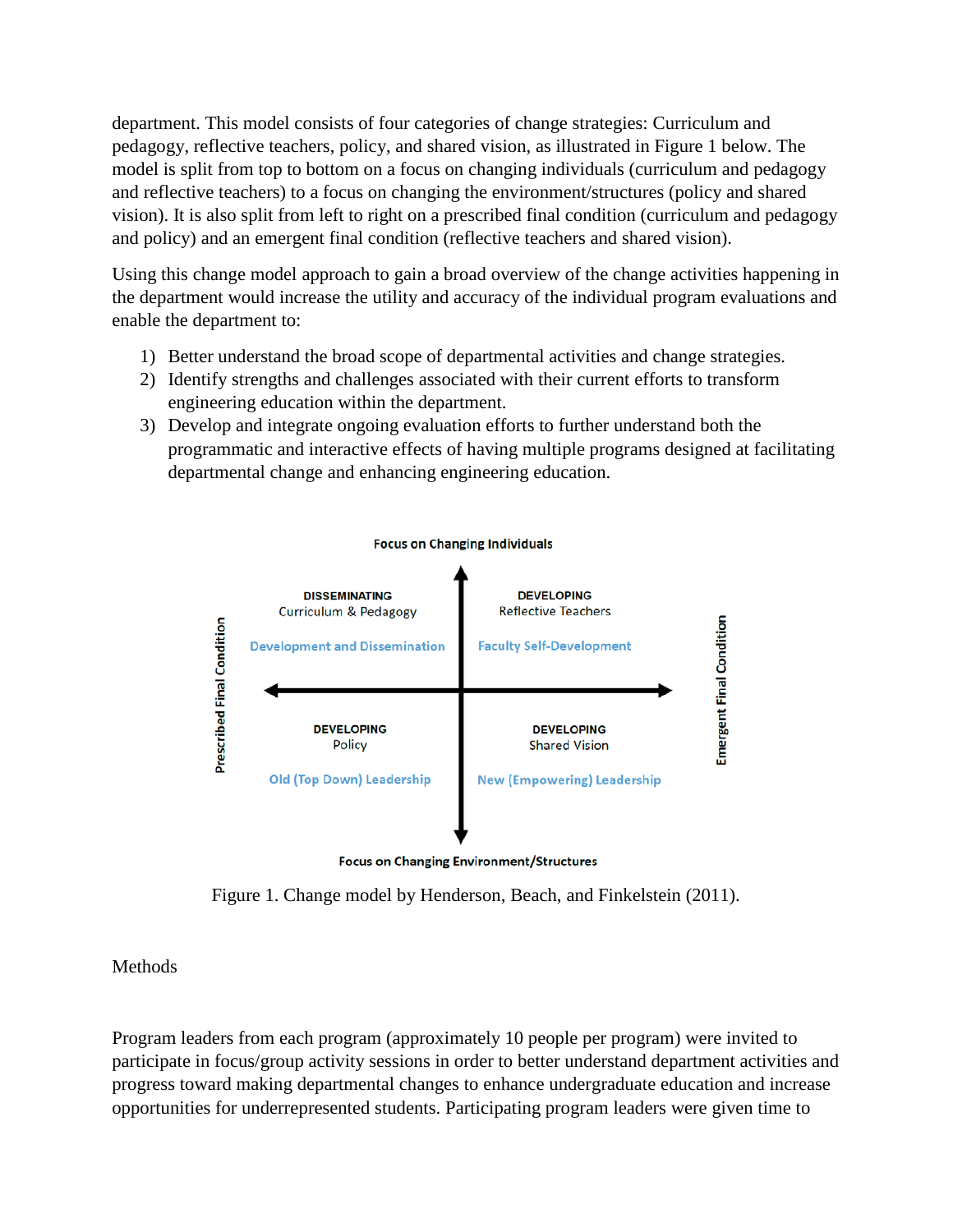write down examples of departmental activities and change tactics in which they had engaged within the past two years. The teams and evaluators then worked together to identify common themes and organize each of the identified change tactics into clusters of similar activities. This process revealed a total of 21 unique clusters, or common types of activities and change tactics.

To understand how each cluster of change tactics was positioned to create departmental change, the evaluators and team members then attempted to identify how each cluster of change tactics worked as change strategies within the model by Henderson, Beach, and Finkelstein (2011). This model consists of four categories of change strategies: Curriculum and pedagogy, reflective teachers, policy, and shared vision, as illustrated in Figure 1 below.

While some clusters of change tactics were potentially acting within multiple change strategies, each cluster was assigned to the most relevant change strategy in order to better understand the ways in which the teams' current change tactics were working together to revolutionize the department.

Results

The result of this activity is displayed in Figure 2 below. As shown, the teams identified six groups of change tactics primarily related to curriculum and pedagogy, five groups of change tactics primarily related to reflective teachers, four groups primarily related to policy, and six groups primarily related to shared vision. In additions, the team discussed research activities as a precursor to creating change. Each of these change strategies and the related groups of change tactics are discussed in more detail below.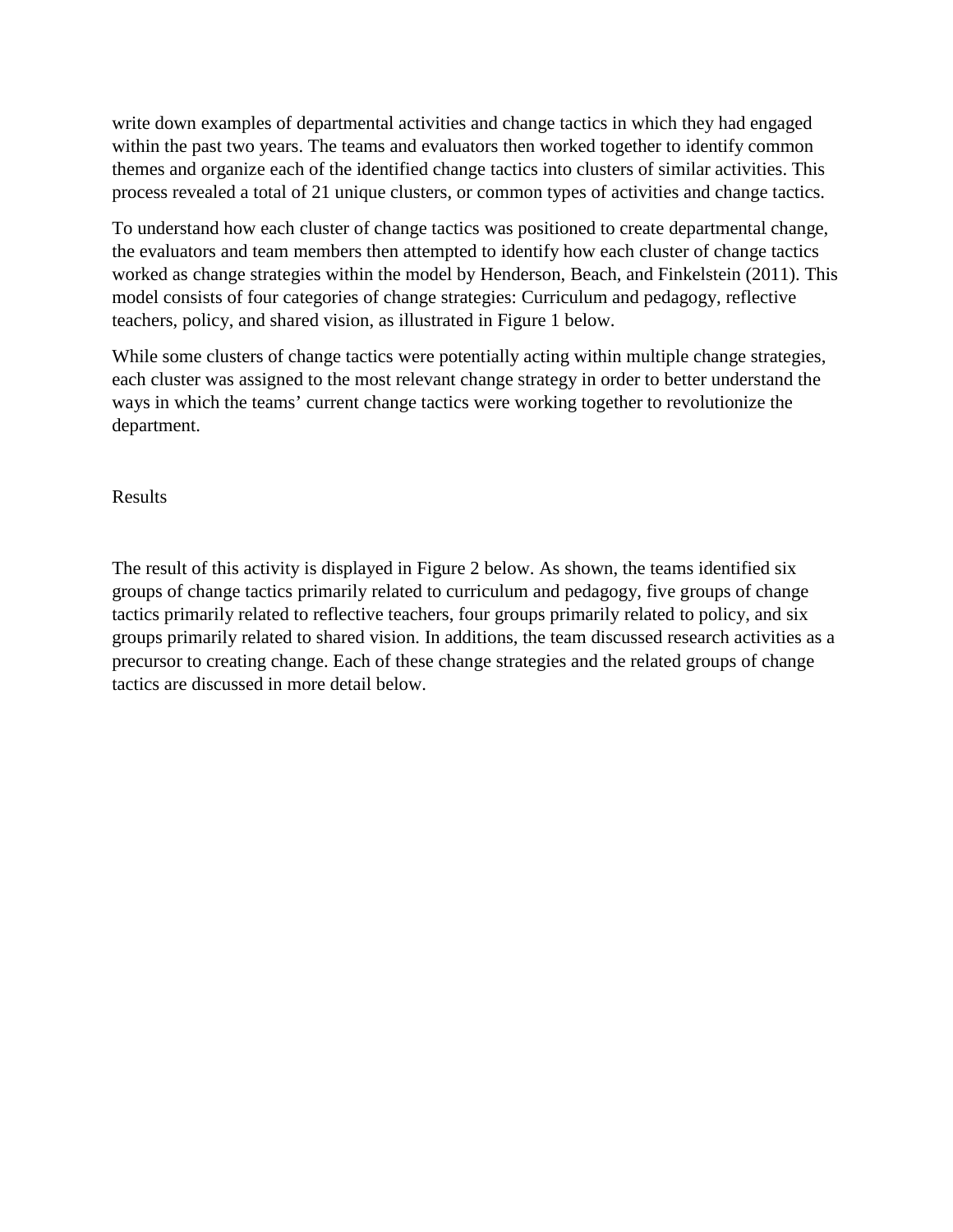# **CURRICULUM AND PEDAGOGY REFLECTIVE TEACHERS**

- Making specific pedagogical changes including course redesign and developing classroom projects to encourage students' professional formation and academic success, and development of leadership skills
- Assisting department faculty to prepare education-focused proposals
- Engaging faculty in enhanced student mentoring and engaging students in peer-to-peer mentoring
- Engaging faculty in workshops related to design thinking
- Disseminating research results and information at professional conferences and in academic journals
- Leveraging campus resources to implement evidence-based best practices/programs

# **Research:**  Precursor to change

- Collaborating between the three programs to understand and improve departmental policies
- Engaging in department strategic planning and updating departmental documents
- Updating departmental policies and practices to include professional formation in department courses
- Working with community college partners to enhance the recruitment of underrepresented students and offering student support through scholarship opportunities

- Developing specific spaces and social opportunities for students
- Including undergraduate TAs on project teams and encouraging undergraduate input
- Making connections with academic advisors and undergraduate student groups and forums to understand student experiences and ideas and create a supportive and inclusive environment
- Engaging faculty in discussions about teaching to understand potential barriers to quality teaching, engage new faculty, enhance department understandings of inclusive teaching, share evidence-based teaching methods, and share program information
- Mentoring undergraduate students working with project teams and on related research

# **POLICY SHARED VISION**

- Making strategic hires
- Engaging in interdisciplinary collaborations
- Discussing change programs and related goals in department retreats and faculty meetings
- Working with project teams to advocate for course enhancement, embed professional formation into coursework, adapt and use design thinking tools in teaching, etc.
- Collaborating through regular team meetings within the institution and with partner community colleges for reflection and discussion of research-related activities and results
- Developing and updating websites, social media forums, and department newsletters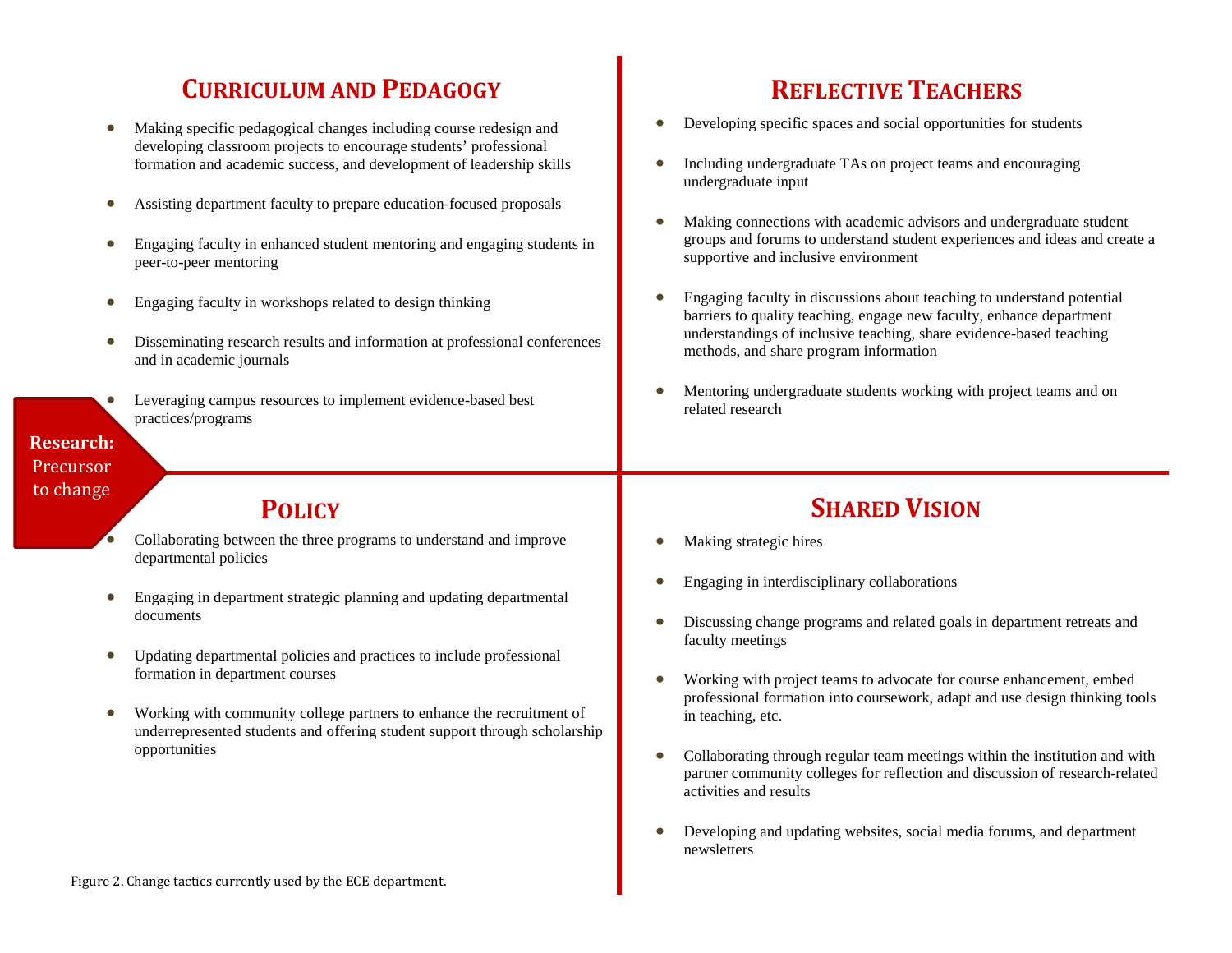The teams discussed current ECE educational research activities as a precursor to engaging in change tactics and creating change, due to the fact that the research results were used to do things like inform curriculum and pedagogy, train reflective teachers, make effective policy decisions, and guide shared visions. Specific research-related activities included things like IRB submissions and approvals, document reviews, classroom observations, and data collection and analysis. The team reported conducting research related to topics such as identity, marginalization, course design, empathy, and auto-ethnography.

Teams reported a number of efforts to enhance departmental curriculum and pedagogy. Several departmental courses were redesigned, using related research and stakeholder input, to emphasize design outcomes such as quality, innovation, student belonging, professional formation and leadership development, giving students more options in responsibility in final projects, and aligning final projects with ABET-mandated professional responsibility requirements. Teams also reported assisting faculty with proposal preparation to further fund related efforts in departmental change and enhancing undergraduate education. Teams also enhanced departmental mentoring efforts and strategies through faculty training, senior design teams, and the implementation of peer-to-peer mentoring programs. Teams trained faculty in evidence-based teaching methods such as design thinking through departmental workshops and departmental newsletters highlighting research findings. Curriculum-based research results were also presented at professional conferences and in professional journals. Teams additionally leveraged campus resources, such as the Women in Science and Engineering Program, to implement evidence-based best-practices and programs.

Teams also discussed efforts in the reflective teachers category. Teams developed specific laboratory spaces for students to use for collaborative studying and building community, and teams facilitated student community building through social events such as movie nights and weekly breakfasts. Teams recruited undergraduate TAs to participate on project teams and provide feedback about their experiences and suggestions for course redesigns and the department more broadly. They also held undergraduate forums, spoke with academic advisors, and contacted undergraduate student groups for feedback as they sought to improve student experiences in the department. They engaged department faculty in discussions about teaching to understand potential barriers to quality teaching, engage new faculty, enhance department understandings of inclusive teaching, share evidence-based teaching methods, and share program information. Finally, they also reported including undergraduate students on research related to the departmental change initiatives, mentoring undergraduate researchers, and encouraging students to present findings at professional conferences.

In the policy area, teams reported multiple efforts to collaborate between the three programs to facilitate shared understandings and shape departmental policies. They engaged in department strategic planning processes to update departmental documents to reflect these new understandings and departmental change efforts. They also updated departmental policies and practices to include professional formation in department courses. Additionally, they worked with community college partners to support and enhance the recruitment of underrepresented students and offer financial support through scholarship opportunities.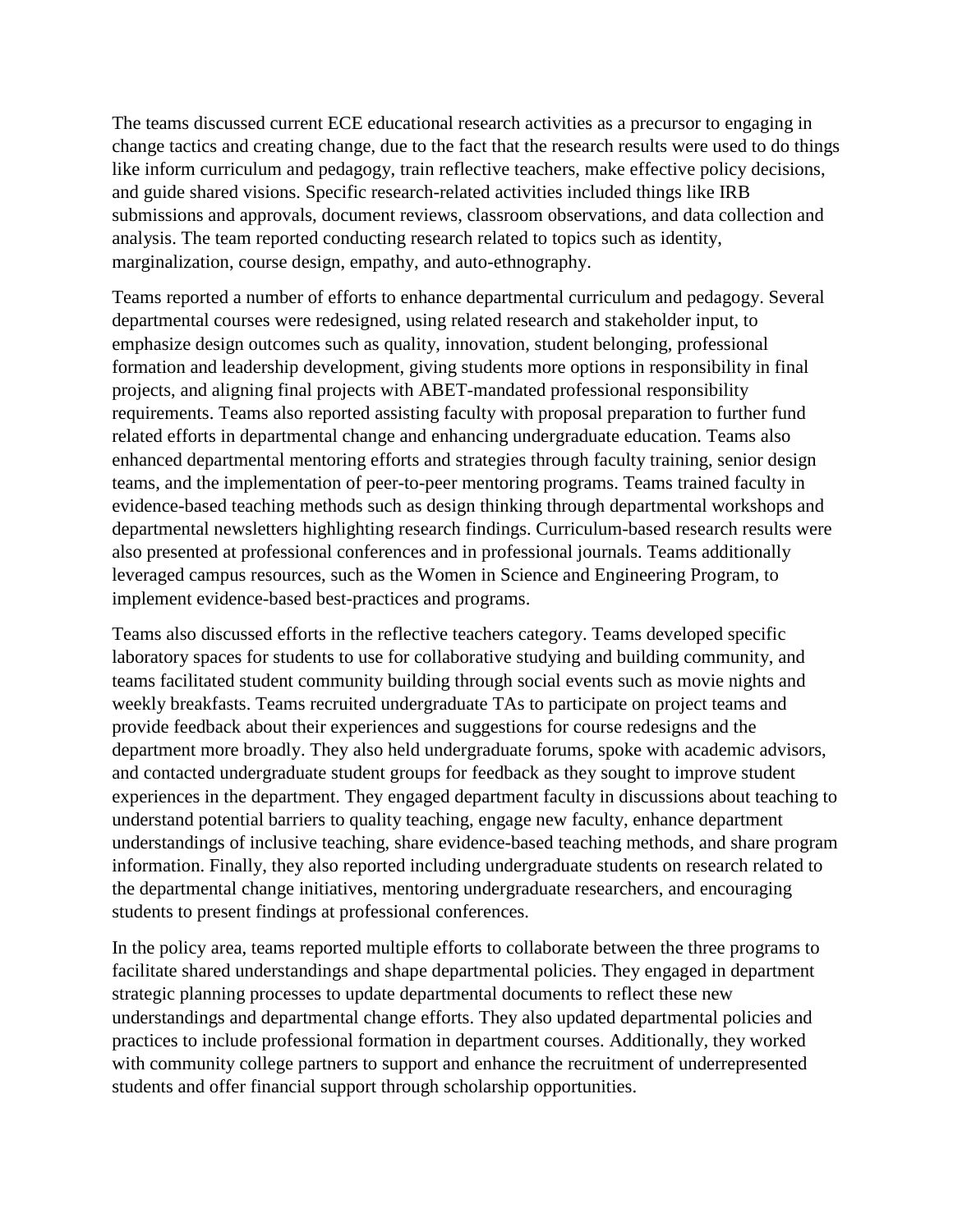Team members identified six distinct strategies for creating a shared vision. Team members reported making strategic departmental hires to assist in the department change efforts and support the enhancement of undergraduate education. They also reported engaging in interdisciplinary collaborations in order to engage experts in education, student identity development, broader impacts, supporting underrepresented students in STEM, and other areas. They reported both sharing research and producing research with interdisciplinary researchers. They also described sharing program information and efforts at faculty meetings and department retreats in order to encourage reflection, obtain faculty buy-in, discuss research opportunities, and share evidence-based best practices. They worked with program teams to advocate for course enhancement, embed professional formation into coursework, adapt and use design thinking tools in teaching, and advance department change efforts. Finally, they reported developing and updating websites, social media forums, and department newsletters to include relevant program information related to departmental change efforts, research results, and program goals.

## Discussion

Using a change model approach allowed an evaluation of the ECE department's efforts to create sustainable, comprehensive change. This was necessary to ensure that the department was using a variety of evidence-based change strategies to avoid the pitfalls of independent change efforts. Change efforts are often unsustainable because they fail to encompass the necessary scopes ranging from prescribed final conditions to emergent final conditions and a focus on changing individuals to a focus on changing environments. Using the change model allowed an evaluation of the extent to which change strategies were being implemented in each of these critical areas.

ECE program teams reported a variety of change strategies being implemented in each of the four quadrants. Six clusters of change strategies were identified for both the curriculum and pedagogy and shared vision quadrants, with robust strategies for impacting both students and faculty being reported in both areas. Similarly, five clusters of change strategies were reported in the reflective teachers category at the student, advisor, and faculty levels. Finally, four clusters of change strategies were reported in the policy quadrant, describing departmental policy changes and the implementation of policy changes related to community college transfer students.

Potential limitations that could be noted in the shared vision and policy areas could be that current efforts to create departmental change may fall short of creating broader change at the institutional level. For long-term sustainability, it is possible that creating a shared vision within the institution, greater institutional buy-in, and policy changes beyond the department would be necessary. However, the departmental change agents are implementing change strategies in each of the critical areas and collaborations have extended beyond disciplinary and programmatic boundaries in a way that is likely to create comprehensive departmental change.